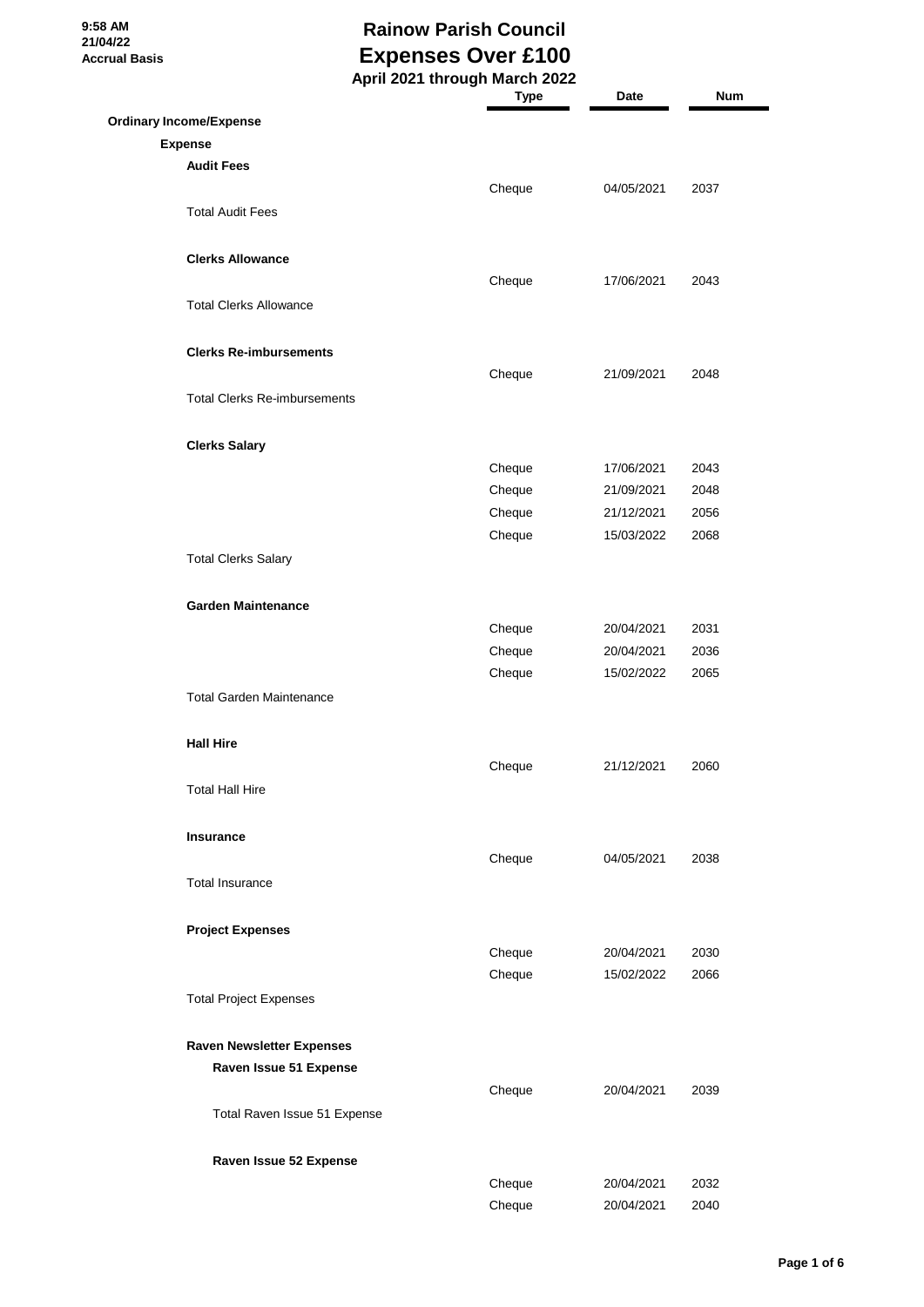#### **Rainow Parish Council Expenses Over £100 April 2021 through March 2022**

|                                              | <b>Type</b> | Date       | Num  |
|----------------------------------------------|-------------|------------|------|
| Total Raven Issue 52 Expense                 |             |            |      |
| Raven Issue 53 Expense                       |             |            |      |
|                                              | Cheque      | 20/07/2021 | 2044 |
|                                              | Cheque      | 21/09/2021 | 2049 |
| Total Raven Issue 53 Expense                 |             |            |      |
| Raven Issue 54 Expense                       |             |            |      |
|                                              | Cheque      | 23/11/2021 | 2055 |
|                                              | Cheque      | 21/12/2021 | 2057 |
| Total Raven Issue 54 Expense                 |             |            |      |
| Raven Issue 55 Expense                       |             |            |      |
|                                              | Cheque      | 21/12/2021 | 2058 |
|                                              | Cheque      | 21/12/2021 | 2061 |
| Total Raven Issue 55 Expense                 |             |            |      |
| <b>Total Raven Newsletter Expenses</b>       |             |            |      |
| <b>Remembrance Day</b>                       |             |            |      |
|                                              | Cheque      | 20/04/2021 | 2028 |
|                                              | Cheque      | 23/11/2021 | 2052 |
|                                              | Cheque      | 23/11/2021 | 2054 |
| <b>Total Remembrance Day</b>                 |             |            |      |
| <b>Repair and Maintenance Expenses</b>       |             |            |      |
|                                              | Cheque      | 20/04/2021 | 2029 |
| <b>Total Repair and Maintenance Expenses</b> |             |            |      |
| <b>Subscriptions</b>                         |             |            |      |
|                                              | Cheque      | 20/04/2021 | 2035 |
| <b>Total Subscriptions</b>                   |             |            |      |
| VAT                                          |             |            |      |
|                                              | Cheque      | 23/11/2021 | 2054 |
| <b>Total VAT</b>                             |             |            |      |
| <b>Website/Computer Provision</b>            |             |            |      |
|                                              | Cheque      | 23/11/2021 | 2053 |
| <b>Total Website/Computer Provision</b>      |             |            |      |
|                                              |             |            |      |

Total Expense

Net Ordinary Income

#### **Profit for the Year**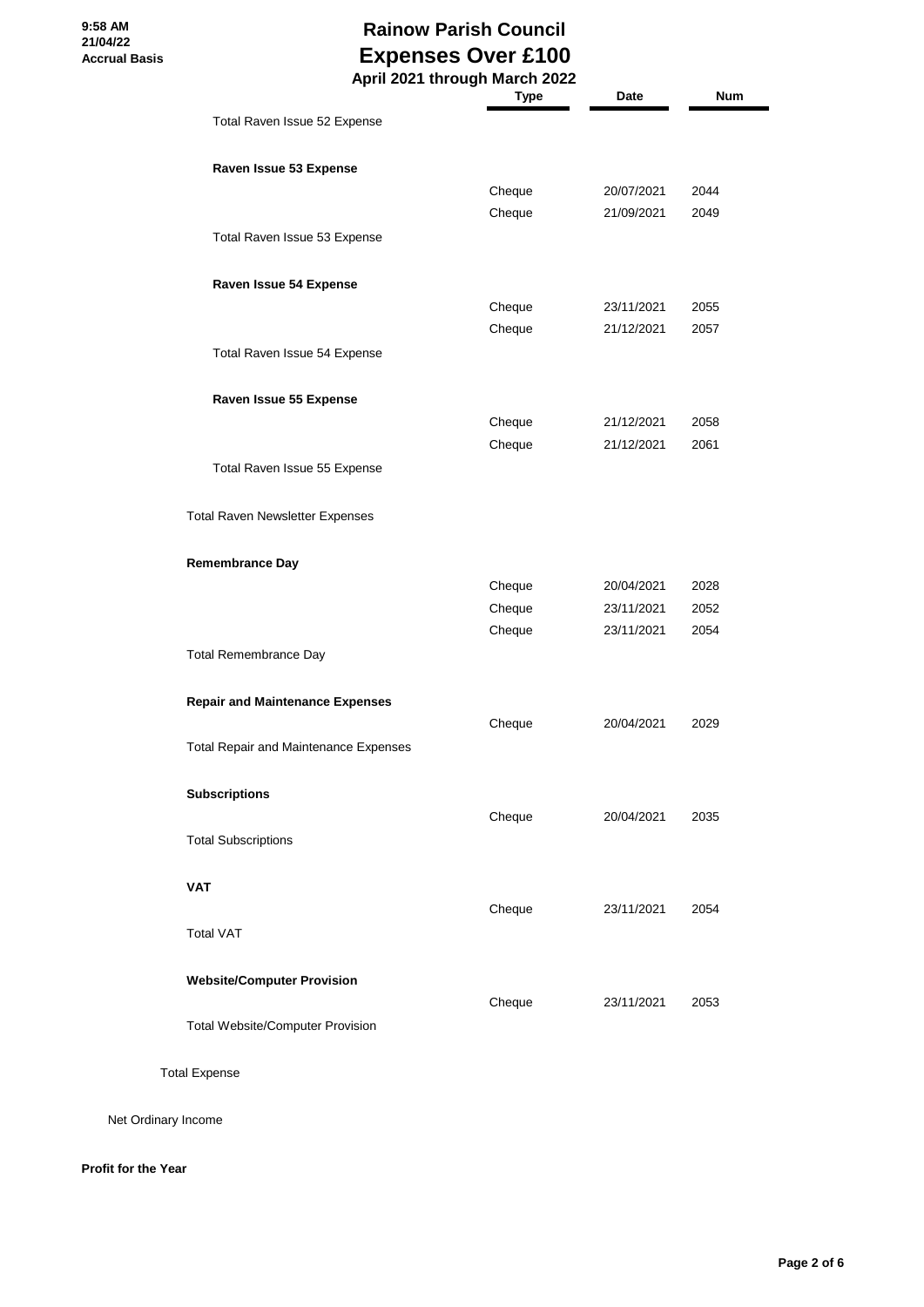**9:58 AM 21/04/22 Accrual Basis**

### **Rainow Parish Council Expenses Over £100 April 2021 through March 2022**

|                                     | Name                                    |
|-------------------------------------|-----------------------------------------|
| <b>Ordinary Income/Expense</b>      |                                         |
| <b>Expense</b>                      |                                         |
| <b>Audit Fees</b>                   |                                         |
|                                     | JDH Business Services Ltd               |
| <b>Total Audit Fees</b>             |                                         |
|                                     |                                         |
| <b>Clerks Allowance</b>             |                                         |
|                                     | Mrs Sarah Giller                        |
| <b>Total Clerks Allowance</b>       |                                         |
|                                     |                                         |
| <b>Clerks Re-imbursements</b>       |                                         |
|                                     | Mrs Sarah Giller                        |
| <b>Total Clerks Re-imbursements</b> |                                         |
|                                     |                                         |
| <b>Clerks Salary</b>                |                                         |
|                                     | Mrs Sarah Giller                        |
|                                     | Mrs Sarah Giller                        |
|                                     | Mrs Sarah Giller                        |
|                                     | Mrs Sarah Giller                        |
| <b>Total Clerks Salary</b>          |                                         |
|                                     |                                         |
| <b>Garden Maintenance</b>           |                                         |
|                                     | Alan Dobson                             |
|                                     | S J Burdock Tree Services               |
|                                     | Alan Dobson                             |
| <b>Total Garden Maintenance</b>     |                                         |
|                                     |                                         |
| <b>Hall Hire</b>                    |                                         |
|                                     | <b>Rainow Institute</b>                 |
| <b>Total Hall Hire</b>              |                                         |
|                                     |                                         |
| <b>Insurance</b>                    |                                         |
|                                     | Norris & Fisher (Insurance Brokers) Ltd |
| <b>Total Insurance</b>              |                                         |
|                                     |                                         |
| <b>Project Expenses</b>             |                                         |
|                                     | Reece Safety Products Ltd               |
|                                     | Adlington Parish Council                |
| <b>Total Project Expenses</b>       |                                         |
|                                     |                                         |
| <b>Raven Newsletter Expenses</b>    |                                         |
| Raven Issue 51 Expense              |                                         |
|                                     | Melanie Greenhalgh                      |
| Total Raven Issue 51 Expense        |                                         |
|                                     |                                         |
| Raven Issue 52 Expense              |                                         |
|                                     | <b>Bollington Printshop</b>             |

Melanie Greenhalgh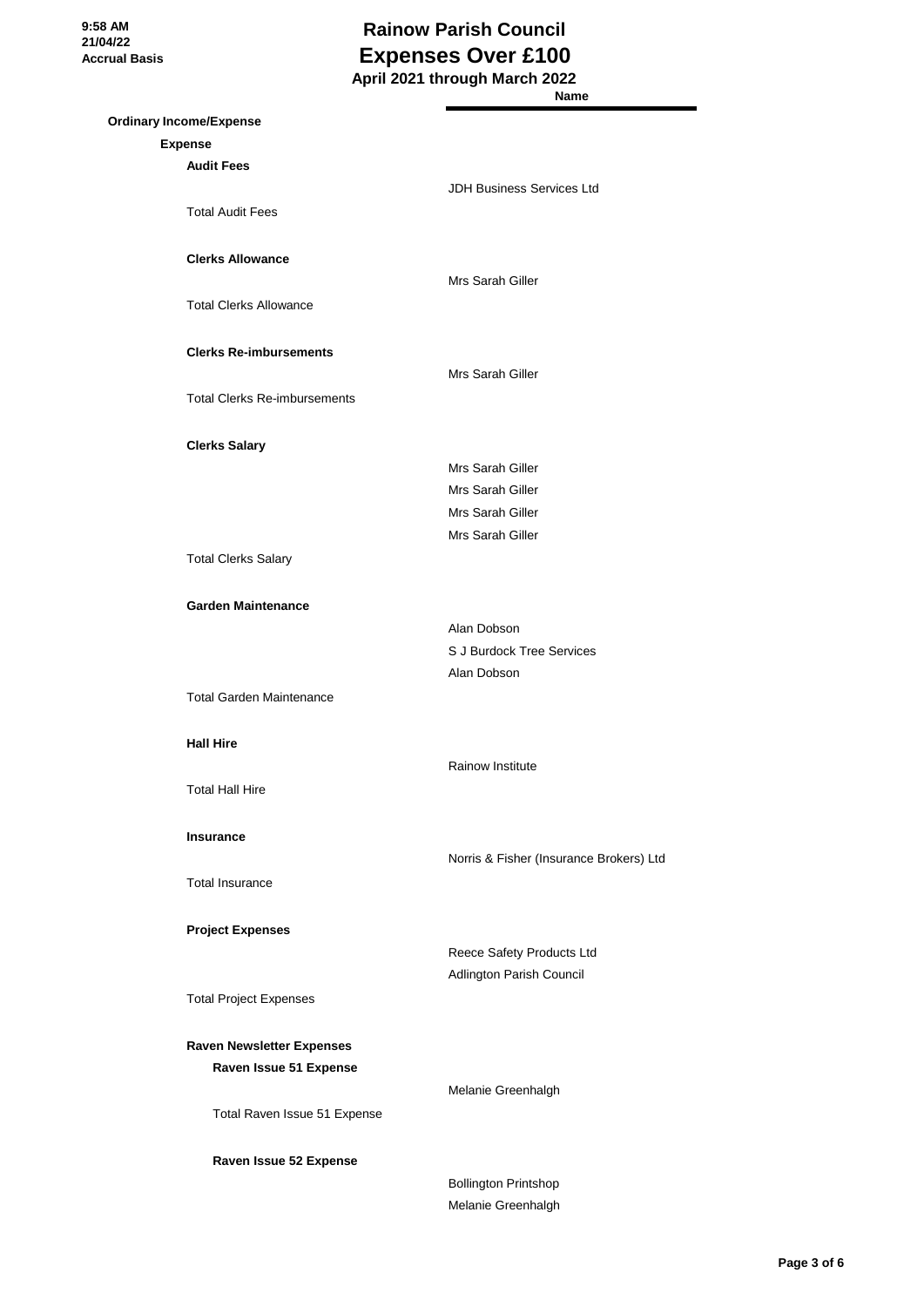**Name**

| Total Raven Issue 52 Expense                           |                                                                            |
|--------------------------------------------------------|----------------------------------------------------------------------------|
| Raven Issue 53 Expense                                 | <b>Bollington Printshop</b><br>Melanie Greenhalgh                          |
| Total Raven Issue 53 Expense                           |                                                                            |
| Raven Issue 54 Expense                                 | <b>Bollington Printshop</b><br>Melanie Greenhalgh                          |
| Total Raven Issue 54 Expense                           |                                                                            |
| Raven Issue 55 Expense<br>Total Raven Issue 55 Expense | Melanie Greenhalgh<br><b>Bollington Printshop</b>                          |
| Total Raven Newsletter Expenses                        |                                                                            |
| <b>Remembrance Day</b>                                 | The Poppy Appeal<br>The Poppy Appeal<br>Dutton Traffic Management Services |
| <b>Total Remembrance Day</b>                           |                                                                            |
| <b>Repair and Maintenance Expenses</b>                 | Mr C Vernon                                                                |
| <b>Total Repair and Maintenance Expenses</b>           |                                                                            |
| <b>Subscriptions</b>                                   | Cheshire Association of Local Councils                                     |
| <b>Total Subscriptions</b>                             |                                                                            |
| <b>VAT</b>                                             | Dutton Traffic Management Services                                         |
| <b>Total VAT</b>                                       |                                                                            |
| <b>Website/Computer Provision</b>                      | Mrs Sarah Giller                                                           |
| <b>Total Website/Computer Provision</b>                |                                                                            |
| <b>Total Expense</b>                                   |                                                                            |
| Net Ordinary Income                                    |                                                                            |

**Profit for the Year**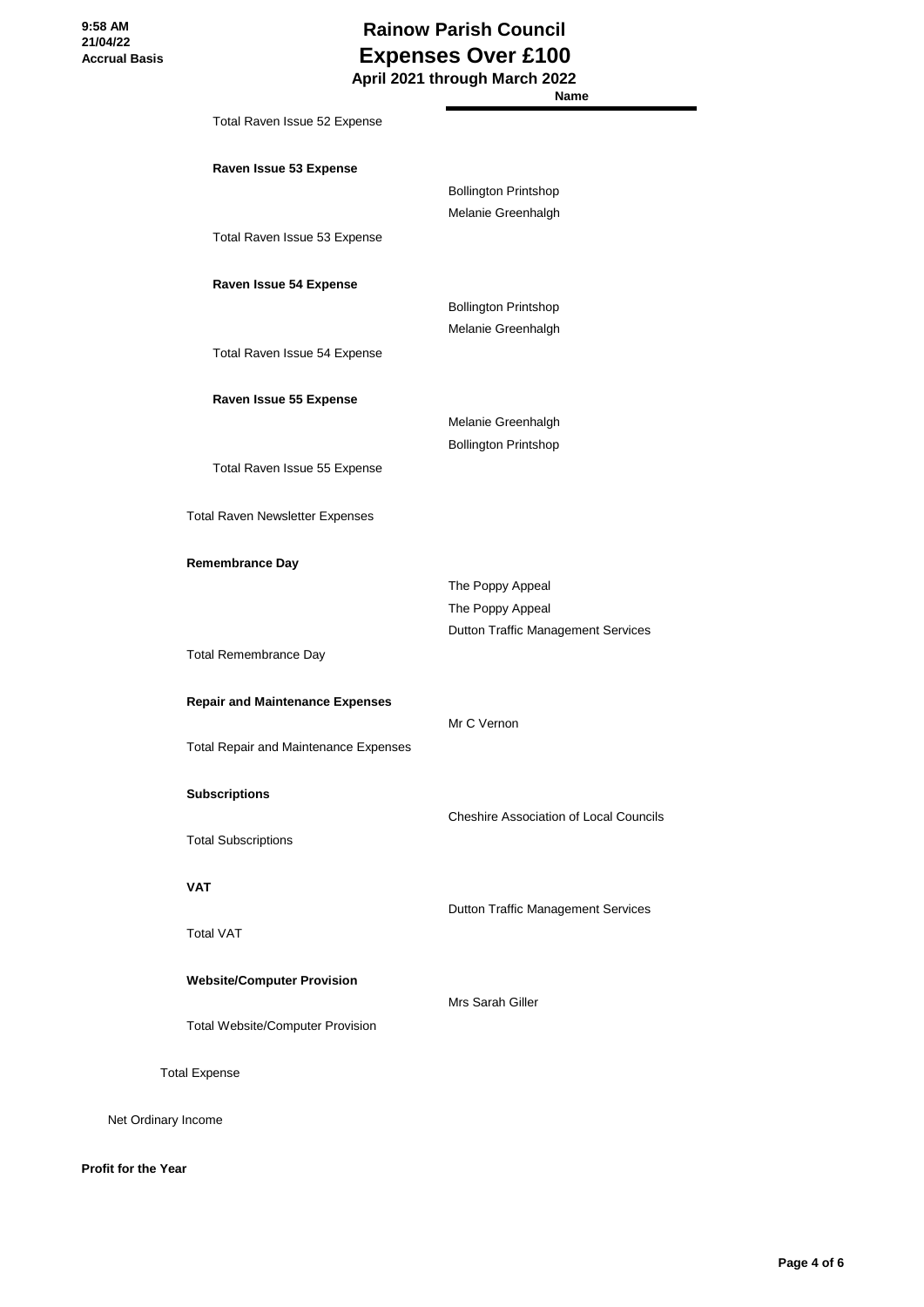**9:58 AM 21/04/22 Accrual Basis**

#### **Rainow Parish Council Expenses Over £100 April 2021 through March 2022**

|                                     | Memo                                                  | Amount   |
|-------------------------------------|-------------------------------------------------------|----------|
| <b>Ordinary Income/Expense</b>      |                                                       |          |
| <b>Expense</b>                      |                                                       |          |
| <b>Audit Fees</b>                   |                                                       |          |
|                                     | Internal audit for year ended 31/03/21 VAT Nr 77174   | 181.86   |
| <b>Total Audit Fees</b>             |                                                       | 181.86   |
| <b>Clerks Allowance</b>             |                                                       |          |
|                                     | Salary and Expenses                                   | 150.00   |
| <b>Total Clerks Allowance</b>       |                                                       | 150.00   |
| <b>Clerks Re-imbursements</b>       |                                                       |          |
|                                     | Salary and Expenses                                   | 105.06   |
| <b>Total Clerks Re-imbursements</b> |                                                       | 105.06   |
| <b>Clerks Salary</b>                |                                                       |          |
|                                     | Salary and Expenses                                   | 1,175.57 |
|                                     | Salary and Expenses                                   | 1,220.77 |
|                                     | Wix.com Website                                       | 1,235.46 |
|                                     | Salary and Expenses                                   | 1,257.93 |
| <b>Total Clerks Salary</b>          |                                                       | 4,889.73 |
| <b>Garden Maintenance</b>           |                                                       |          |
|                                     | Gardening services The Pleasance and Stocks 2020      | 825.27   |
|                                     | Chipping of waste at war memorial                     | 250.00   |
|                                     | Gardening services The Pleasance and Stocks 202       | 800.00   |
| <b>Total Garden Maintenance</b>     |                                                       | 1,875.27 |
| <b>Hall Hire</b>                    |                                                       |          |
|                                     | Hire of hall for July, August, Sept, Oct, Nov and Dec | 268.00   |
| Total Hall Hire                     |                                                       | 268.00   |
| Insurance                           |                                                       |          |
|                                     | Insurance Renewal 01/06/21-31/05/22                   | 490.00   |
| <b>Total Insurance</b>              |                                                       | 490.00   |
| <b>Project Expenses</b>             |                                                       |          |
|                                     | Purchase of grit bin                                  | 110.75   |
|                                     | Purchase of SID - shared with Adlington PC. £2216.    | 1,163.25 |
| <b>Total Project Expenses</b>       |                                                       | 1,274.00 |
| <b>Raven Newsletter Expenses</b>    |                                                       |          |
| Raven Issue 51 Expense              |                                                       |          |
|                                     | Print Ready artwork for Raven 51                      | 315.00   |
| Total Raven Issue 51 Expense        |                                                       | 315.00   |
| Raven Issue 52 Expense              |                                                       |          |
|                                     | Printing of R52                                       | 502.50   |
|                                     | Print Ready artwork for Raven 52                      | 315.00   |